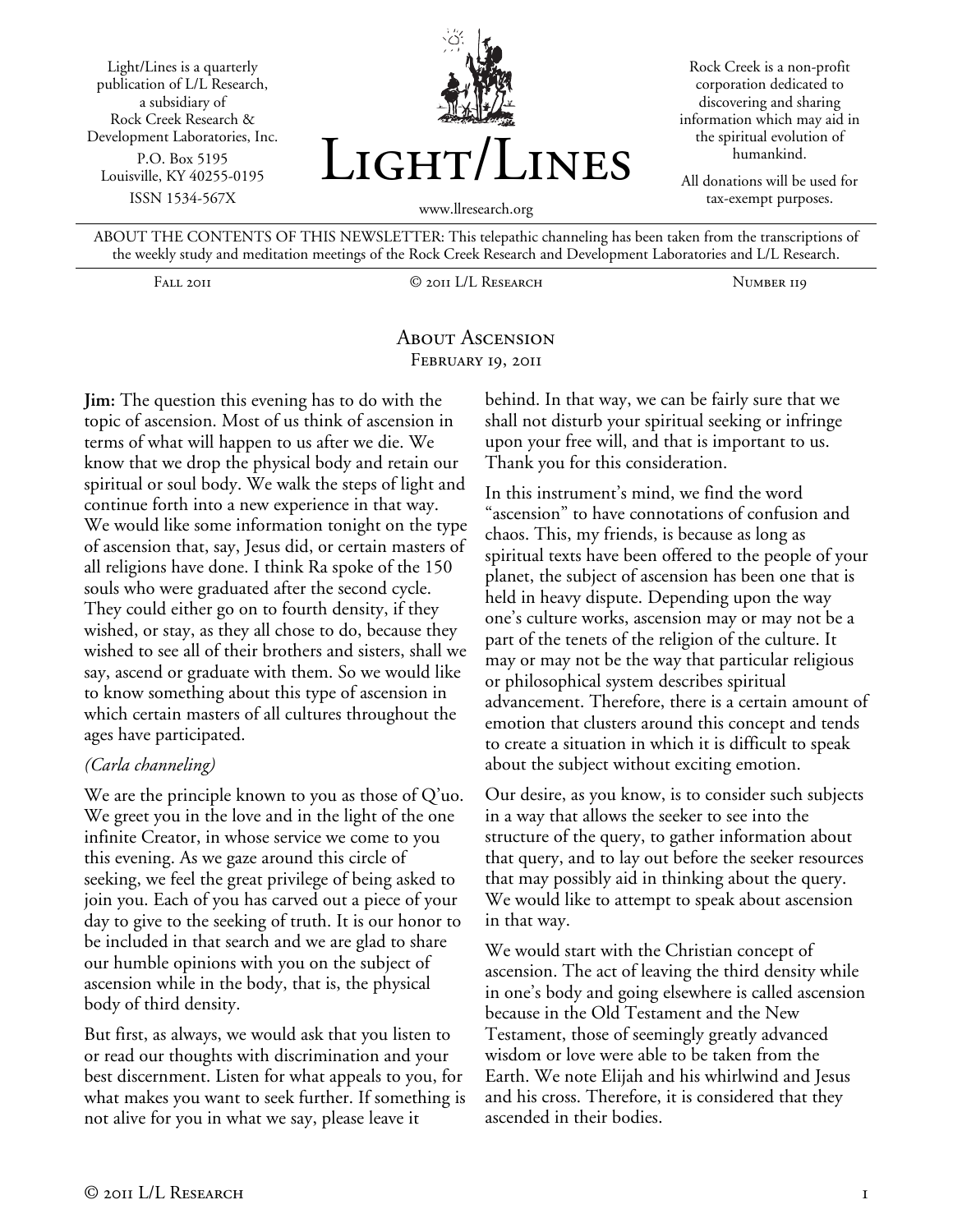From our point of view, we would say that ascension in general means to the population of those not Christian, perhaps not on a particular religious path at all, the event tied in with the date of the Winter Solstice of 2012, or whenever a particular seeker considers that third density is over and the next density or Age of man has begun.

Now, what virtue is there in considering how to ascend while in the body? My friends, in terms of activity within the body, we do not find that this is a helpful concept for all people. The reason that we say this is that each of you won his or her way into the earth plane [at the time of] the harvest. Many there are who wished to have incarnations upon Planet Earth at this time, either to help raise the consciousness of Planet Earth with their love, or to do the work of third density in achieving a satisfactory balance between love and wisdom, love and power, or wisdom and power.

Consequently, having won your way into the physical, we find there is wisdom in choosing to stay with the incarnation until you have learned all you can and served all you are able and are truly ready to let go of third density and all of its gifts and challenges.

However, the one known as Y noted that the kind of ascension that she has seen discussed in the book The Masters of the Far  $East<sup>1</sup>$  seems to be a lot like living in fourth density, and we find that the heart of the question concerning ascension while in the physical body is keyed to this realization.

Life, as it passes by the individual consciousness, seems to be very solid. Yet, it is not. The flow of time and space has endless potential. For those who seek deeply enough into the present moment, that moment, every moment, comes alive. Beneath your feet, the floor opens up and you can dive into that present moment. Boundaries fall away and as the song which you heard before this meditation says, you can be unbound.<sup>2</sup>

Some attempt to approach this state of consciousness from the standpoint of clearing the body—eating well, exercising well, and so forth. Others seek to reach that state by going more and more into meditation, slowing down what this instrument sometimes calls "the monkey mind" and allowing spaciousness to flood in to the mind that is too concerned with the ten thousand things.<sup>3</sup>

Others approach the problem of lifting consciousness from its moorings in third density by reading and attempting to assimilate the gathered wisdom of all religions and all cultures, all systems of lore and myth. And although the scholar's way often stays within the head, rattling around, filling the mind's closets and shelves with too much information, the wisdom seeps down into the heart of the scholar and pulls him forward. There are as many ways to approach the evolution of mind/body and spirit as there are people.

The key to this work is this: the consciousness that you share with all others who are self-aware is one. It is the consciousness of the Creator. It is the consciousness of complete and unconditional love. [It is] not love as known to the poets who speak of romance. [It is] not the love of brother for brother. [It is] not the love that is sentimentalized in valentines tied up with ribbons, gifted with pretty gems. This is a love that creates and destroys. This is a state of aliveness and endless potential.

The vibration of love is the vibration upon which the planets turn in their courses, the suns rotate in the galaxies ever so slowly to your eyes [as they] climb the heavens. You are a spark of that one original Thought. Advancement in any density can be measured by how near the vibration of your consciousness matches the vibration of the one infinite Creator.

You do not mean to subvert or dilute this consciousness of love. It is inevitable that there will be distortion. There will be a measurable dynamic betwixt the vibration of love and the vibration of your being at this moment. You are seeking to lessen that distortion so that you may avail yourself of the

 $\overline{a}$ 1 *The Life and Teaching of the Masters of the Far East*, by Baird T. Spaulding. This six-volume work is an excellent compendium of oriental teachings. It is older, but still available.

 $2^{\circ}$  "Unbound" is a song on the Refugees' 2008 CD of the same name. The words to its chorus are, "Break free, let me be unbound to stand just once on holy ground, some day, somehow! Oh, to be unbound!"

 $\overline{a}$ <sup>3</sup> Ten thousand things "is a Buddhist expression representing the dynamic interconnection and simultaneous unity and diversity of everything in the universe." This is from an article by the *Kyoto Journal*. The Q'uo group intend to mean by the term the physical world of objects.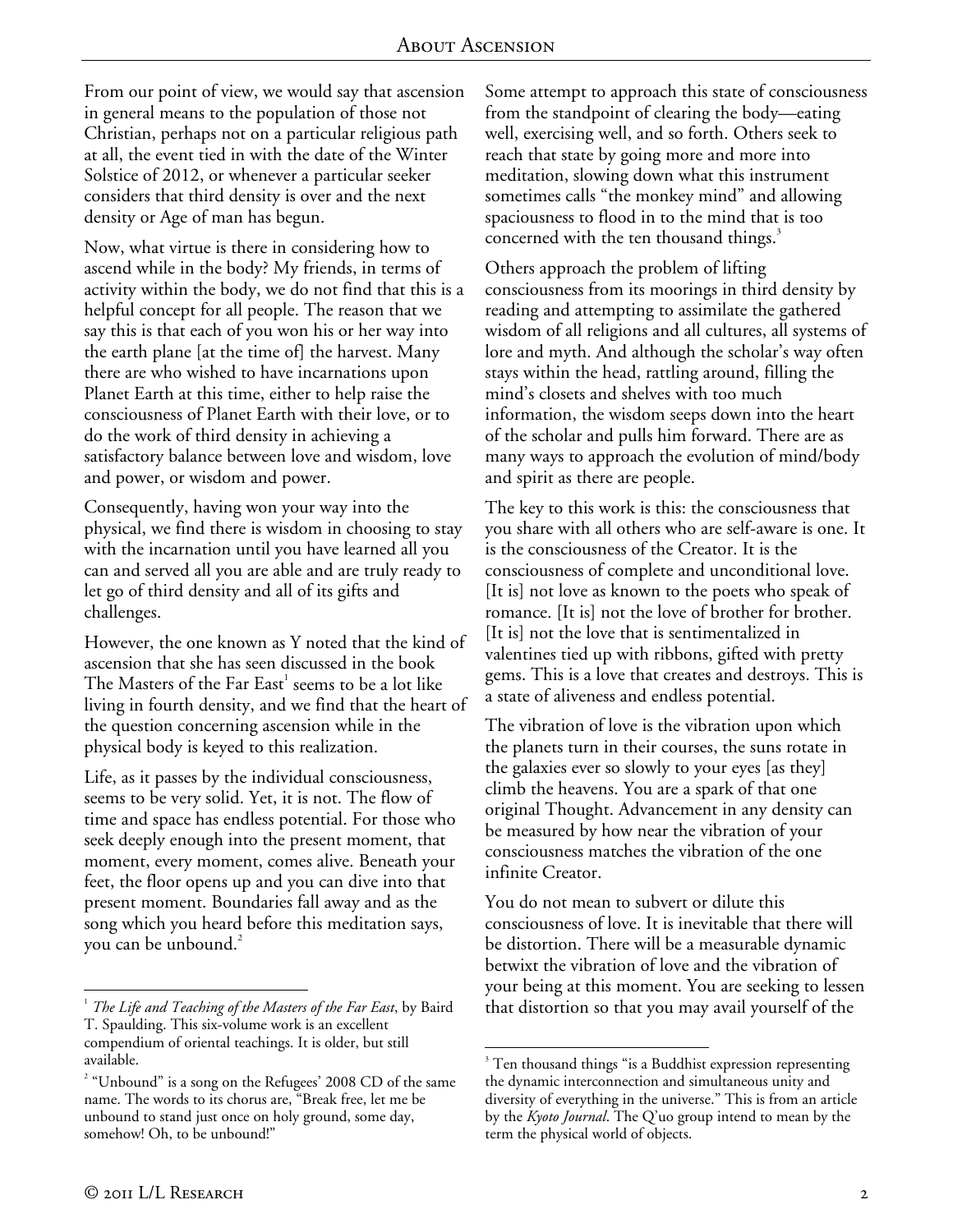vibration of love and be taken into the waters of that consciousness.

Those who would be priests among all peoples have generally sought to work with consciousness itself, to work with their thoughts, both on a moment-tomoment basis and on the deeper level of work in consciousness, to tune their thoughts to the pitch of love. In many, many ways there has been the dedication to devotion of the beloved One. There has been time set aside to tabernacle with the Creator, to come in from the desert of everyday life into the oasis of grace and mercy, to enter the tent of prayer and to rest in silence with the Beloved, blind to the world, open to the spirit.

You may have wondered why there is such a multiplicity of takes on how to serve the Creator, how to know the Creator. The answer to that, my friends, lies deep within the history of your planet, deep within the minds of its people. You have, among you on Planet Earth, sixteen different archetypal minds. They vary in seemingly small ways, yet the cultures produced by these archetypal minds vary widely in the way perception works. And it is according to the perception of people that they must work within the veil, veiled from memory of other incarnations for the most part, veiled from memory of the way things are outside of the veil. Various archetypal minds, various cultures, have found different doors of perception that work for them.

The perception of those such as the one known as Y has found useful is a perception that does not accept the reality of third density in the physical illusion. This is radically different from, for instance, the typical perception of those within the American culture or the European culture where great respect is given to the solidity of life, its mass and weight and physical characteristics. Your culture has found great value in coming more and more to understand how things work from the standpoint of chemistry, physics, mathematics and so forth.

Those who are able to develop the kind of realization that frees them ultimately from the bounds of the physical are those who have grown up breathing in the air of belief in the reality not of this illusion but of the Creator. It is indeed bewildering to many who are in the European or American cultures to consider that their bodies, their obviously physical, obviously present bodies that have weight and mass, might not

be real. It is a matter of perception. Those growing up where value was given to the physical illusion would not tend to be capable of opening those doors of those masters of the Far East. This does not mean that those who focus according to Buddhist or Hindu principles have less opportunity or more opportunity to open the gateway to intelligent infinity. It means that their perception of what they are doing varies, sometimes radically.

We will say this, my friends, there are ways in which individuals steeped in a culture that supports the unreality of physicality will find, given a lifetime of work in consciousness, to be able to manipulate matter so that it appears and disappears. You have seen in those who demonstrate hypnosis that if the perception of a person changes, actions can be taken that would seem to harm that person, such as running a needle through the arm or walking on coals that are burning embers. Yet under the influence of a hypnotist, a hypnotized person feels no pain at the stick of the needle, feels no burning as he walks over fire. It is a matter of perception.

For those who find these methods of seeking the love and the light of the infinite Creator such a seeking to cleanse the body, furnish the mind, understand what is happening and so forth, all of these various efforts can be very helpful. We suggest that the seeker play with such ideas lightly, musingly, as the cow chews its cud slowly, and if the mind catches fire, if the heart catches fire, then perhaps this method is one which will be a good resource for you.

To offer a more general perception to those who would find it useful, we might say that the matter of matter does not matter. You can think of ascension as taking your physical body with you. Many do. Or you can think of ascension as a state of consciousness that has nothing to do with the physical body.

If your perceptions find that thinking of ascension without regard to the physical body is useful then we would say this. In a very deep and real way, each of you is at the center of a Creation, your creation. In a world where everything is, in a clichéd way, relative, you can easily and comfortably accept the proposition that your experience is subjective. You may strive all your life to achieve objectivity, but you see, my friends, you are there. You are a witness, and that which you observe is observed according to your perceptions. The truth lies beyond perception. The truth lies beyond the conscious mind; that is, the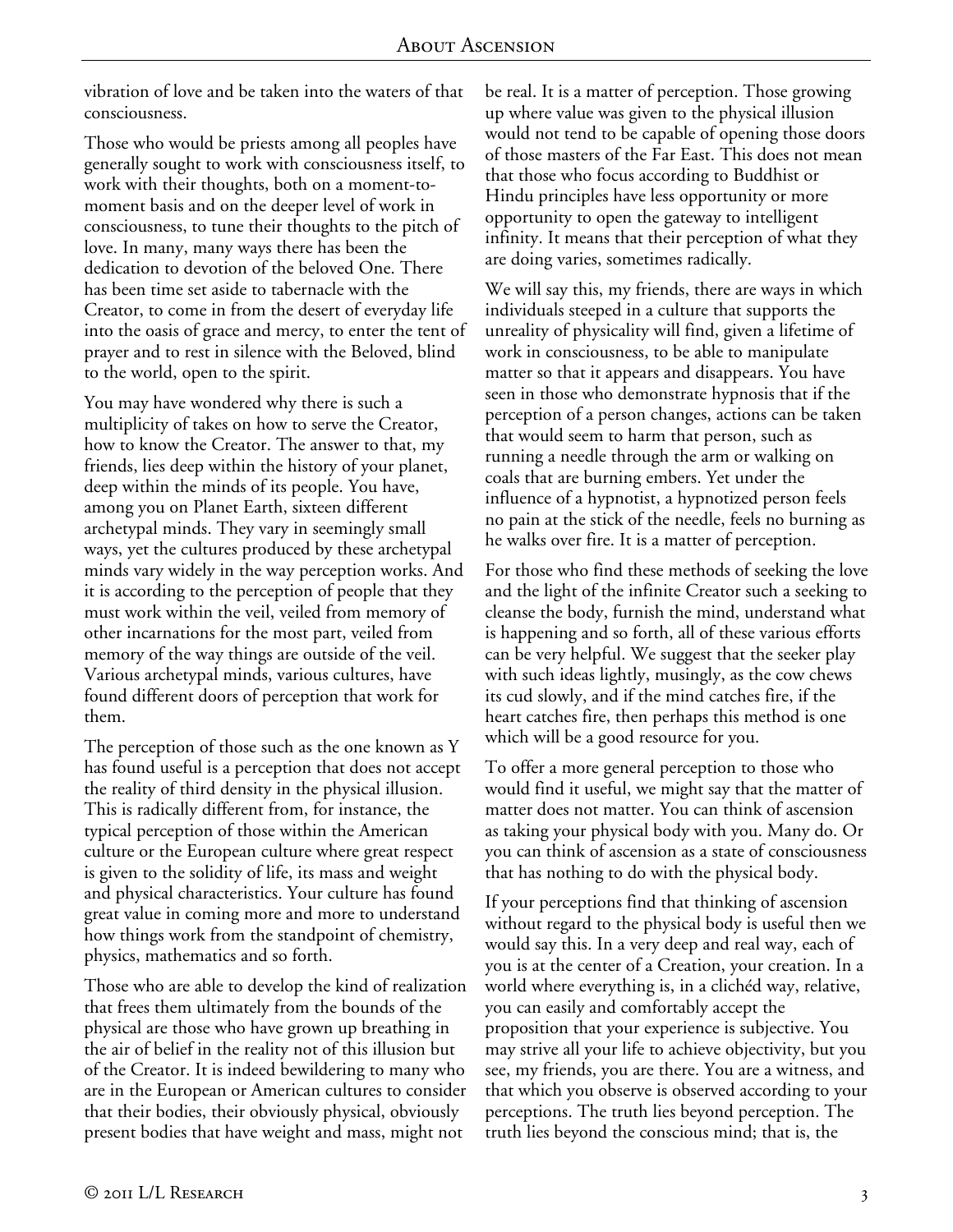intellect. It is not beyond the mind of the heart, which is consciousness itself. Yet consciousness itself is. It is not a doer. You are the action figure in your drama. [Consciousness] abides. Therefore, it is easier to be love than to be able to speak of love.

Your creation is made up of the way you choose to think about things, the way you choose to observe and perceive things. The striving of humanity in third density is to move beyond the limits of normal perception and open the doors to all that there is. Consequently, if you wish to ascend within the body, that is, the physical body, you shall wish to let your intuition bring to you the activities and the thoughts that will help you to achieve that. Consciousness, awareness, perception, is malleable and easily influenced by many things.

This instrument has many times had the experience of reading something incorrectly because of a good deal of astigmatism in her vision, so that one set of words become something else entirely. Many times this instrument has gotten something out of words that she read incorrectly. Was her perception misguided? It does not matter whether she read correctly or incorrectly. What matters is how she responded to that which she perceived. That is your Creation in the making: your awareness that you are a Creator and that you can create a subjective creation that suits you not a little or not for the most part, but through and through.

You have this saying in your culture. It is, "What goes around, comes around." How you perceive has a tremendous amount to do with what happens to you. Say that you are one who perceives with a rosy hue, you are an optimist. You see hope and faith everywhere. That which happens to you will be interpreted according to [your expectation of] all things turning out well.

There are those who feel that everything is hopeless. The world is meaningless, existence has no point, and the only appropriate point of view is ironic, desperate and without hope. To such a person even the sunniest day will have shadows.

Both entities are seeing truly for themselves. Their experience overwrites what could be called "objective reality." Your experience will always overwrite the parts that make up the sum of what you observe.

Consequently, you can indeed create of your experience of life an environment that more and

more nearly matches the vibration of the infinite One. You can avail yourself of that vibration. That which is real in the universe is both infinite and limited. Unity is that which is real. You are all one. We are all one with you. The Creation is all one interconnected being.

Consciousness abides. Whether you, like the masters of the Far East, focus on a set of perceptions having to do with the physical body, or whether you choose any one of a number of other ways of viewing the Creation and your place in it, regardless of what you think reality is, spiritual evolution is a matter of gradually lessening the difference between your vibration and the vibration of the one infinite Creator.

This instrument has often yearned for the peace that lies beyond the veil, in a land where all is known, as is the experience of a fictional character called  ${\rm Ria}^4$ , yet there are many times within this instrument's life when she has found that she is in fourth density because she lives, as far as she knows how, by fourthdensity values. If you could think of this kind of perception as an environment, such as a room or a house, one could say that this instrument spends some time in that room, but not all the time. There is a constant moving in and moving out of that state of mind because of the happenings of the day, that which impinges upon this instrument's consciousness. We feel that she is a useful example in that all entities tend to vary from moment to moment and from day to day.

Those who take themselves apart from society so that they may focus inwardly with more purity will have a different walk than those who choose to live their priestly life in the hustle and bustle of the noontide, with the buses honking and the trains running, the people going to and fro in their errands, doing their work. It is not true that it is necessary to separate from one's society in order to achieve spiritual realization. It is only true that it is a very different walk, and there are gradations of practice that enable each person to choose for himself or herself how much of the walk shall be in company and how much shall be in retreat.

There is no right answer. There is only the assurance that, as far as we know, that which you seek can be

 $\overline{a}$ 4 Graham Hancock, *Entangled: the Eater of Souls*: New York, Disinformation Company, 2010.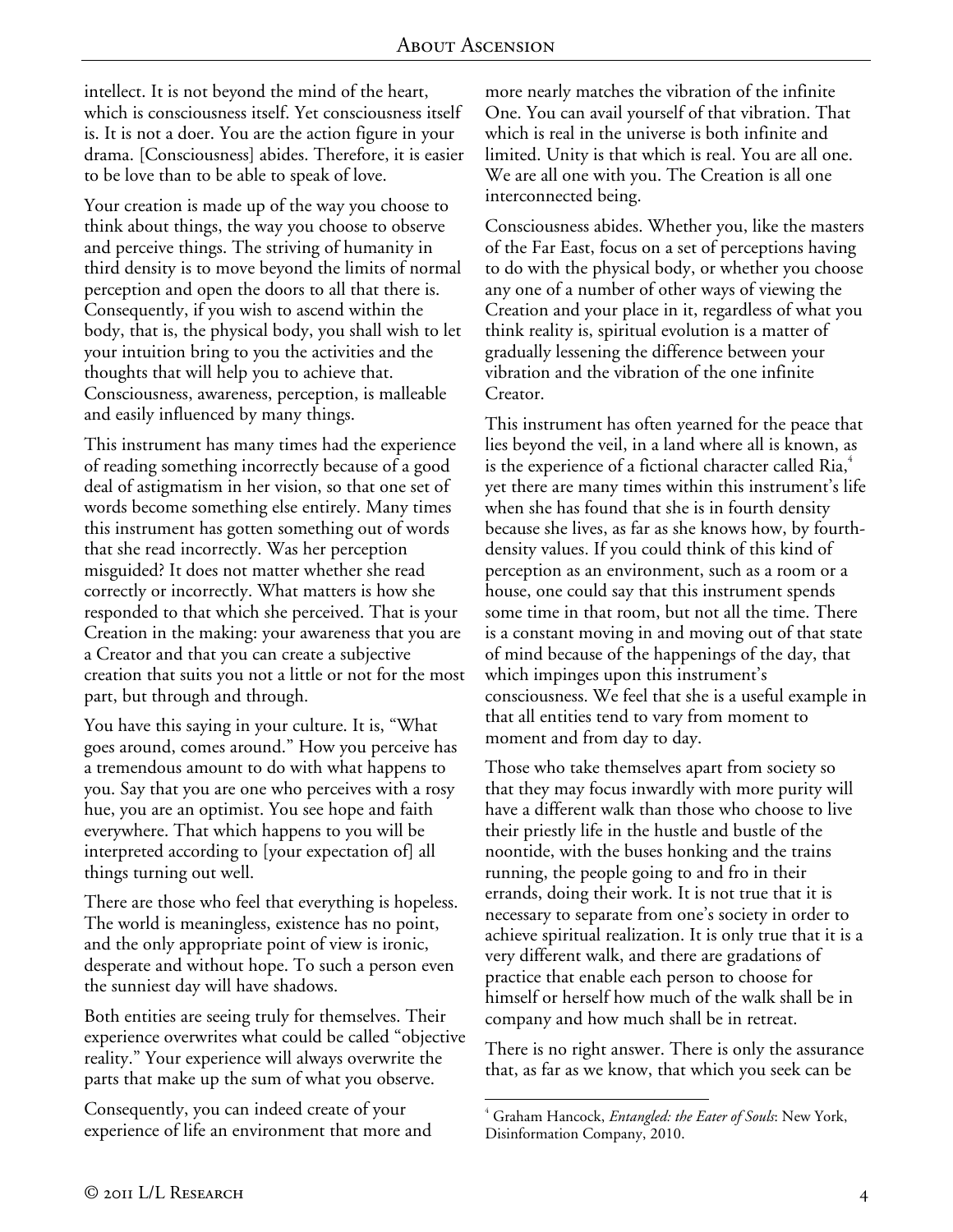accomplished in any environment in which your seeking and your desire have value. You can indeed live in fourth density this moment. It may happen to you inadvertently or it may happen to you as a result of the discipline of your mind and your body.

Feel for a moment the quality of consciousness within you. Feel it filling you; your chest, your limbs, your torso. Feel your heart expand as you focus on this consciousness. Feel the love in that consciousness. This is your basic tool consciousness itself. It is inevitably true that speaking will confuse you, distract you, seduce you, and whether you are amused or charmed or dismayed by words, they cannot be said to lead you into essence.

Consequently, in order to dwell in the environment of your choice, we encourage contemplation, meditation, prayer or any way that you choose to enter the silence, to come out from the desert to the oasis and go into the tent of tabernacle. For the infinite One is ever awaiting you to companion you, to love you and to empower you for service.

We would at this time ask if there is a follow-up to this query. We are those of Q'uo.

## *(Pause)*

We are those of Q'uo, and since this instrument's ears have heard nothing but silence and the occasional creaking of a chair may we ask if there would be a final query this evening before we leave this instrument.

**E:** I have a question. My question is more than an epistemological question regarding the knowledge of the chakras and/or concepts of energy centers. I want to know where this knowledge first came from. Was it purely through experience or was knowledge of these received some other way which then generated or manifested the experience of them?

We are those of Q'uo, and are aware of your query, my sister. [We offer] to the one known as E that there is a feedback system that tends to bring one to a more and more accurate perception of the truth about things unseen. We would say that there have always been those in third density for whom the veil was thinner. Some have sensitivity to sight and can actually see the auras of the chakra system as they interpenetrate the body. Some have a heightened sensitivity to color and can feel, perceive and sense, if not see, the variation of colors and patterns as one

moves up the chakra body along the spine from the groin to the top of the head.

One way and another, perceptions have been shared. And as perceptions are shared, intelligence grows for all of the group with whom this intelligence is shared. This intelligence in turn creates the possibility for more detail to be filled in by those who are sensitive in one way or another. So, in a sense, it was all from observation that this system of chakras or energy centers and their correspondences has been noted down and discovered, shall we say. And yet there is always that aid from spirit that comes to those who are keenly focusing upon certain material.

Therefore, we would have to say that it is basically a feedback system. This is not an entirely satisfactory answer to your query but in order to penetrate deeper, my sister, we would need more time than we have with this instrument at this time.

May we answer you in any way further? We are those of Q'uo

**E:** No, thank you.

We thank you, my sister. It is such a pleasure to be with each of you! Yet now it is time to take our leave of you. It is not in our nature or our environment to come among you and give you hugs but we feel the desire to give you hugs. We love you and we thank you for being you.

We leave this instrument and this group in the love and in the light of the one infinite Creator. We are known to you as the principle of Q'uo. Adonai vasu borragus.  $\dot{\mathbf{\hat{z}}}$